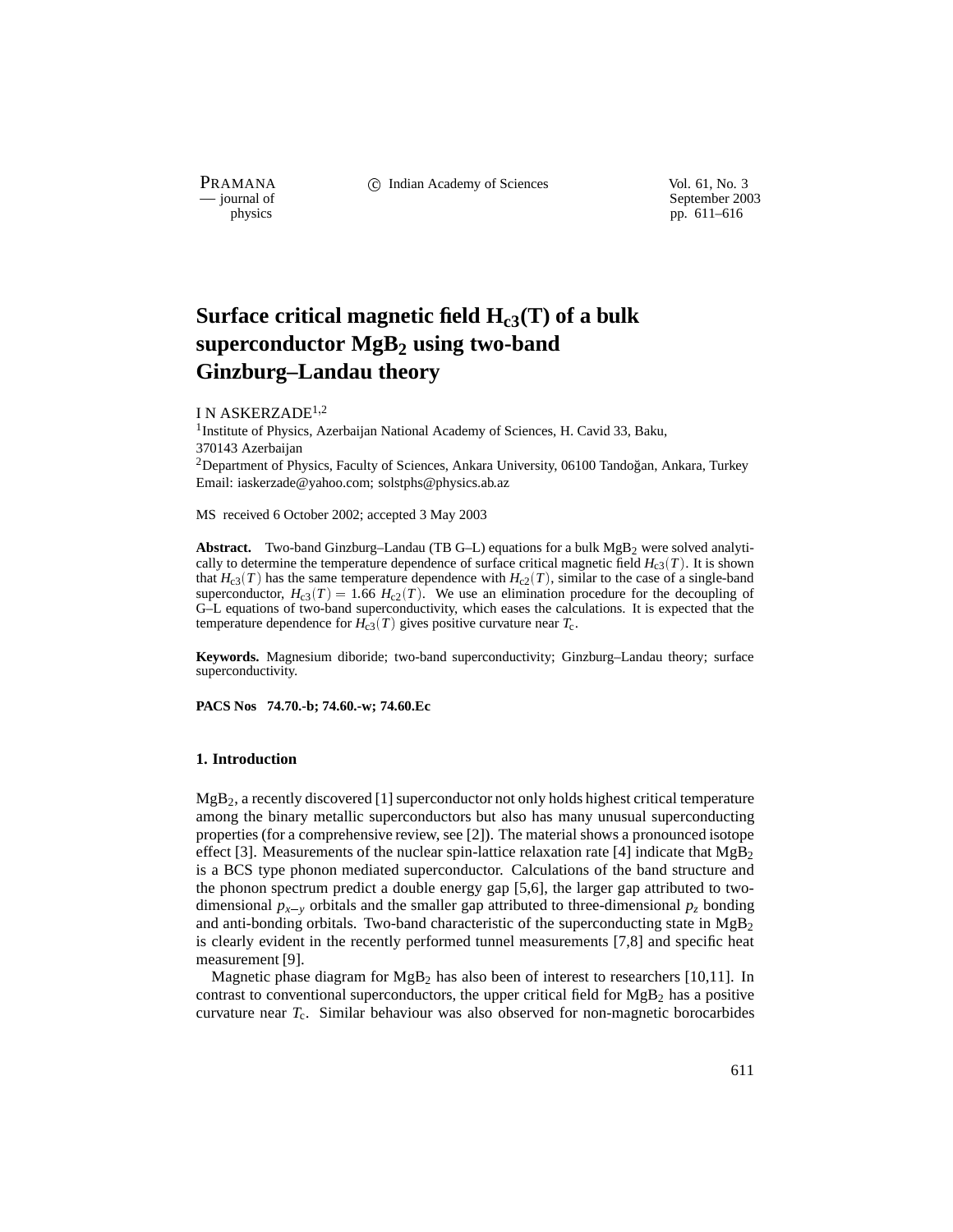## *I N Askerzade*

[12]. To understand the nature of the unusual behaviour at a microscopic level, a twoband Eliashberg model of superconductivity in MgB2 was first proposed by Shulga *et al* [13]. The calculations of the specific heat using the first principles of Eliashberg theory were also given by Golubov *et al* [14]. The two-band Ginzburg–Landau model for MgB2 was successfully applied to fit the experimental results of the temperature dependence of upper  $H_{c2}(T)$  [15], lower  $H_{c1}(T)$  [16], thermodynamic  $H_{cm}(T)$  [17] magnetic fields and of London penetration depth  $\lambda(T)$  [18].

In addition, the nature of the surface states of  $MgB<sub>2</sub>$  and their effect on superconductivity has attracted recent interest [19–21]. The existence of surface states for  $MgB<sub>2</sub>$  as well as surface superconductivity were predicted in [20,21]. It is well-known that in semi-finite single-band superconductors, surface critical field  $H_{c3}(T)$  is larger than the bulk critical field  $H_{c2}(T)$ . Both  $H_{c2}(T)$  and  $H_{c3}(T)$  decrease with temperature with the same temperature dependence. In this paper, we present calculations for the surface magnetic field  $H_{c3}(T)$  using two-band G–L theory for  $MgB_2$ .

## **2. Theory**

Two-band G–L free energy functional with coupled order parameters in linear approximation on  $\Psi_1^2$  and  $\Psi_2^2$  can be written similarly as in [15–18]

$$
F_{SC}[\Psi_1, \Psi_2] = \int d^3 r \begin{pmatrix} \frac{\hbar^2}{2m_1^*} \left| \left( \nabla - \frac{2\pi i \vec{A}}{\Phi_0} \right) \Psi_1 \right|^2 + \alpha_1(T) \Psi_1^2 \\ + \frac{\hbar^2}{2m_2^*} \left| \left( \nabla - \frac{2\pi i \vec{A}}{\Phi_0} \right) \Psi_2 \right|^2 + \alpha_2(T) \Psi_2^2 + \varepsilon(\Psi_1^* \Psi_2 + \text{c.c.}) \\ + \varepsilon_1 \left\{ \left( \nabla + \frac{2\pi i \vec{A}}{\Phi_0} \right) \Psi_1^* \left( \nabla - \frac{2\pi i \vec{A}}{\Phi_0} \right) \Psi_2 + \text{c.c.} \right\} \end{pmatrix}, \quad (1)
$$

where  $m_i^*$  are the effective masses of electron pairs for the band *i*  $(i = 1, 2)$ .  $F_i$  is the free energy of each band and  $F_{12}$  is the coupling energy term between the bands.  $\alpha$  is given by  $\alpha_i = \gamma_i(T - T_{ci})$ , while the coefficient  $\beta_i$  is independent of temperature,  $\gamma_i$  being the proportionality constant. The quantities  $\varepsilon$  and  $\varepsilon_1$  describe the coupling of two-order parameters and their gradients, respectively.

By the minimization of free energy of eq. (1)

$$
\delta F / \delta \Psi_1^* = 0, \quad \delta F / \delta \Psi_2^* = 0, \tag{2}
$$

we obtain the usual basic equation for the description of the two-band superconductivity. To proceed further, we choose one dimension for simplicity, we write a vector potential  $A = (0, Hx, 0)$  and with this, eq. (4) gives two sets of equations of the following form [15–18]:

$$
-\frac{\hbar^2}{2m_1^*} \left( \frac{d^2}{dx^2} - \frac{x^2}{l_s^2} \right) \Psi_1 + \alpha_1(T) \Psi_1 + \varepsilon \Psi_2 + \varepsilon_1 \left( \frac{d^2}{dx^2} - \frac{x^2}{l_s^2} \right) \Psi_2 = 0, \tag{3}
$$

$$
-\frac{\hbar^2}{2m_2^*} \left( \frac{d^2}{dx^2} - \frac{x^2}{l_s^2} \right) \Psi_2 + \alpha_2(T) \Psi_2 + \varepsilon \Psi_1 + \varepsilon_1 \left( \frac{d^2}{dx^2} - \frac{x^2}{l_s^2} \right) \Psi_1 = 0, \tag{4}
$$

612 *Pramana – J. Phys.,* **Vol. 61, No. 3, September 2003**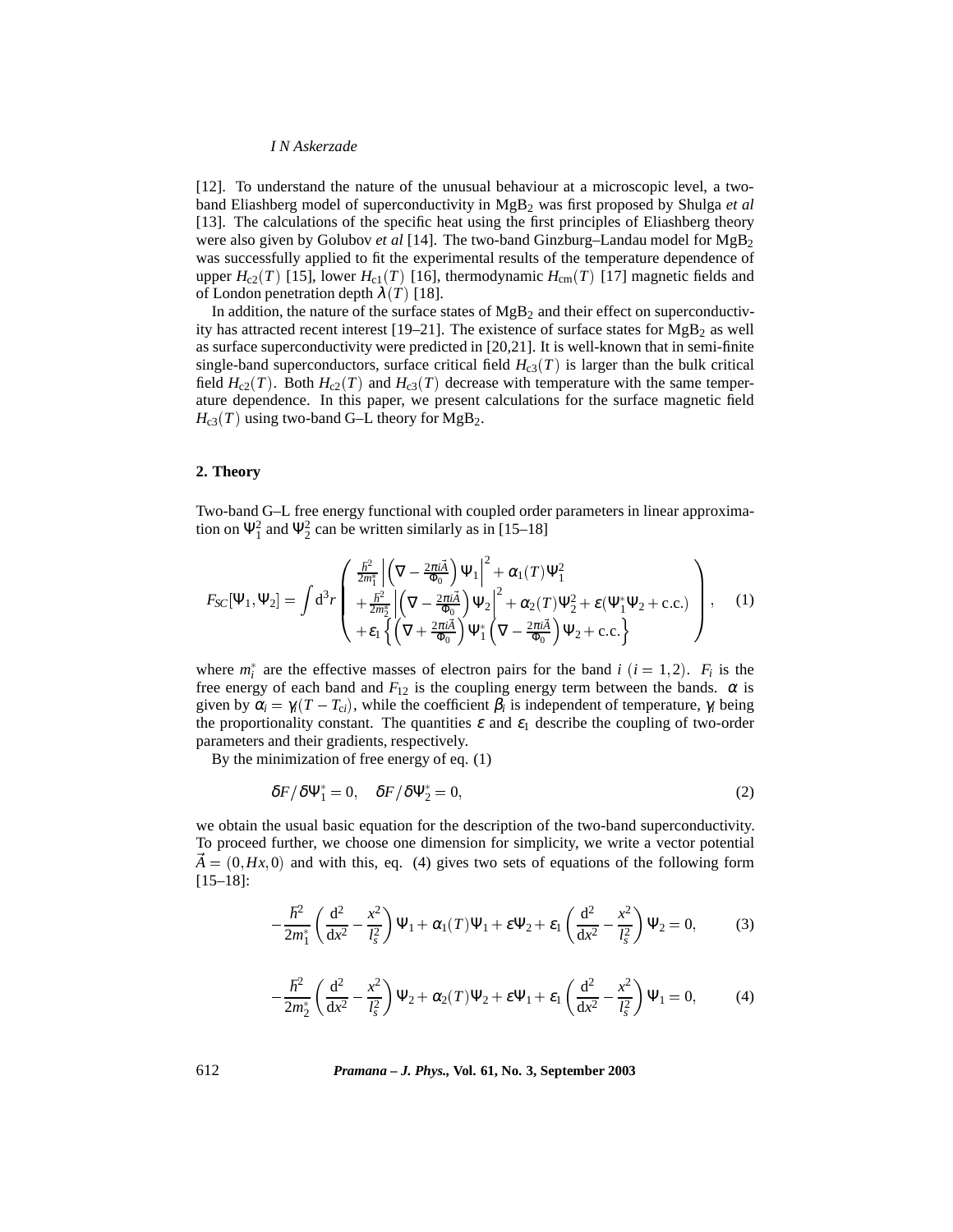### *Surface critical magnetic field*

where  $l_s^2 = (\hbar c/2eH)$  is the so-called magnetic length. Here we assume that the order parameter  $|\Psi_i|^2$  has weak spatial dependence. The signs of the coefficients  $\varepsilon_1$  and  $\varepsilon$  can be taken as arbitrary, which are related to electronic configuration of the superconductor. Note that we ignore the magnetic field dependence of these coefficients for simplicity. This approximation implicitly assumes isotropic s-wave superconductivity. One can get identical equations for  $\Psi_1(x)$  and  $\Psi_2(x)$  from eqs (3) and (4) by elimination. Therefore, we can assume that  $\Psi_1(x) = C\Psi_2(x)$ . The coefficient *C* is obtained by solving eqs (3) and (4).

In the case of single-band superconductivity, the surface critical field  $H_{c3}(T)$  is determined from the G–L equation with vector potential  $A = H(x - x_0)$  as in [22]. This procedure allows one to obtain an exact value of  $H_{c3}(T)$ , but requires some sophisticated numerical calculations. However, a simple variational analysis provides us with an almost exact solution [23]. The accuracy of simple variational procedure is about 2% and can be improved by choosing trial function [25]. As a result, the problem of solving G–L equation may be presented as a variational problem of finding the minimum of free energy functional for the single band [24,25].

## **3. Results and discussions**

For trial solutions, we substitute trial functions of  $\Psi_1(x) = \exp(-(\delta x^2/2))$  and  $\Psi_1(x) =$  $C\Psi_2(x)$  into eq. (3) with appropriate boundary conditions of  $\Psi_1(\infty) = 0$ ,  $(d\Psi_1/dx)(0) = 0$ [23], we then obtain an expression for the coefficient *C* as

$$
C = -\frac{\varepsilon - \varepsilon_1 \delta}{(\hbar^2 / 2m_1^*) \delta + \alpha_1}.
$$
 (5a)

From eq. (4) we obtain

$$
C = -\frac{(\hbar^2/2m_2^*)\delta + \alpha_2}{\varepsilon - \varepsilon_1 \delta}.
$$
 (5b)

The coefficient  $\delta$  must be determined from the minimum condition for the free energy functional eq. (1). Taking into account the expression for the vector potential  $A = H(x - x_0)$ and using the trial functions, we can rewrite expression (1) as

$$
\Delta F = \int_0^\infty dx \begin{cases} \frac{\hbar^2}{2m_1^*} \left[ \frac{d^2}{dx^2} + \left( \frac{2\pi H}{\Phi_0} \right)^2 (x - x_0)^2 + \alpha_1(T) \right] \\ + \frac{1}{C^2} \frac{\hbar^2}{2m_2^*} \left[ \frac{d^2}{dx^2} + \left( \frac{2\pi H}{\Phi_0} \right)^2 (x - x_0)^2 + \alpha_2(T) \right] \\ + \frac{2\varepsilon}{C} + \frac{2\varepsilon_1}{C} \left( \frac{2\pi H}{\Phi_0} \right)^2 (x - x_0)^2 \end{cases} \tag{6}
$$

First we will find the minimum of the free energy  $(6)$  with respect to  $x_0$  after integration. Differentiation with respect to  $x_0$  gives a value

$$
x_0 = \frac{1}{(\pi \delta)^{1/2}}.\tag{7}
$$

*Pramana – J. Phys.,* **Vol. 61, No. 3, September 2003** 613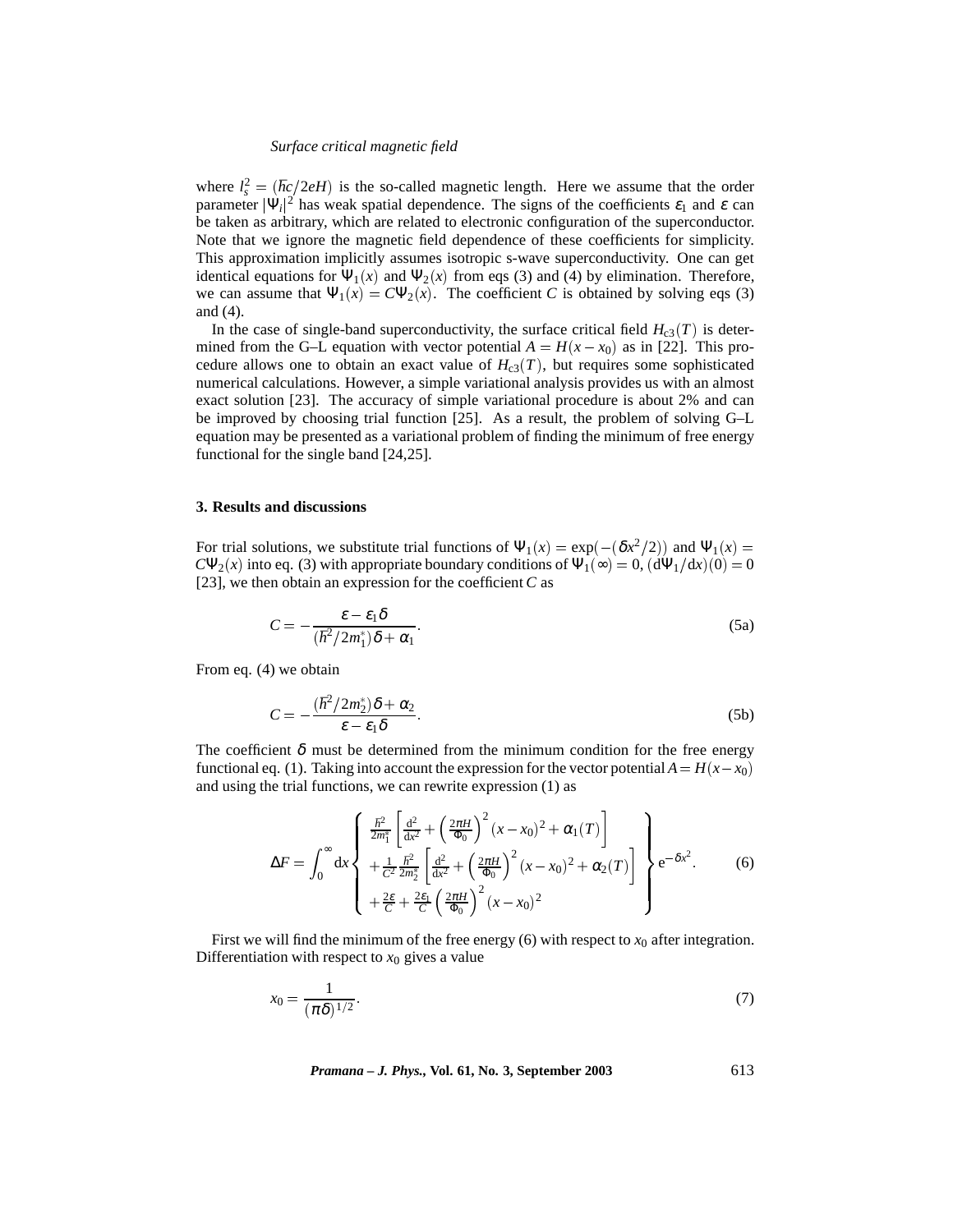# *I N Askerzade*

Next we will find the minimum of energy functional eq. (6) with respect to  $\delta$ . This gives a relation between δ and *C* as

$$
C^2 \frac{\hbar^2}{2m_1^*} (\alpha_1(T) + \delta) + 2C(\varepsilon - \varepsilon_1 \delta) + \frac{\hbar^2}{2m_2^*} (\alpha_2(T) + \delta) = 0,
$$
\n(8)

which is equivalent to the following equation:

$$
\left(\frac{\hbar^2}{2m_2^*}\delta + \alpha_2\right)\left(\frac{\hbar^2}{2m_1^*}\delta + \alpha_1\right) = (\varepsilon - \varepsilon_1\delta)^2.
$$
\n(9)

By substituting eqs (7) and (8) into (6) with  $\Delta F = 0$ , we obtain a formula for the critical field

$$
\left(\frac{2\pi H}{\Phi_0}\right)^2 \left(1 - \frac{2}{\pi}\right) = \delta^2,\tag{10}
$$

where  $\delta$  is determined from eq. (9), which is consistent with the result found in [15]. Finally, the surface critical field can be given as

$$
H_{c3}(T) = \left(\frac{\pi}{\pi - 2}\right)^{1/2} \frac{\Phi_0 \delta}{2\pi} = 1.66 H_{c2}(T),\tag{11}
$$

where  $H_{c2}(T)$  is the upper critical field of two-band superconductivity [15], which was given as

$$
H_{c2}(T) = h_{c2} \frac{cT_c(\gamma_1 m_1^* + \gamma_2 m_2^*)}{\hbar e},\tag{12}
$$

$$
h_{c2} = a_0^{-1}(-\theta - c_0 + (A\theta^2 + B\theta + c_0)^{1/2}),
$$
\n(13)

$$
A = \frac{(x-1)^2}{(x+1)^2} + A_1 \eta^2; \quad A_1 = 64a_1 a_2 \frac{x^2}{(x+1)^2}, \quad \theta = \frac{T}{T_c} - 1, \quad x = \frac{\gamma_1 m_1^*}{\gamma_2 m_2^*},
$$
\n(13a)

$$
B = \frac{2(x-1)(a_1x-a_2)}{(x+1)^2} + (a_1+a_2)A_1\eta^2 + 2B_1\eta, \quad B_1 = 8a_1a_2\frac{x}{x+1}, \quad (13b)
$$

$$
c_0 = \frac{(a_1x+a_2)}{(x+1)} + B_1\eta; \quad a_0 = 1 - 16x\eta^2(\varepsilon/T_c)^2/\gamma_1\gamma_2, \quad a_i = 1 - \frac{T_{ci}}{T_c}.
$$
(13c)

Note that the temperature dependence of  $H_{c3}(T)$  in two-band G–L theory is dominantly determined by the interaction parameters  $\varepsilon_1$  and  $\varepsilon$ . We have used the same parameters presented in  $[15-18]$ . Here, mass ratio parameter *x* is equal to 3, obtained from band structure calculations of MgB<sub>2</sub> [13]. When the carriers have different effective masses  $(m_1^* \gg m_2^*)$ in different bands, the surface magnetic field  $H_{c3}(T)$ , as well as  $H_{c2}(T)$  can effectively be determined by the larger mass  $m_1^*$ , in contrast to  $H_{c1}(T)$  [16]. The contribution to  $H_{c3}(T)$ 

614 *Pramana – J. Phys.,* **Vol. 61, No. 3, September 2003**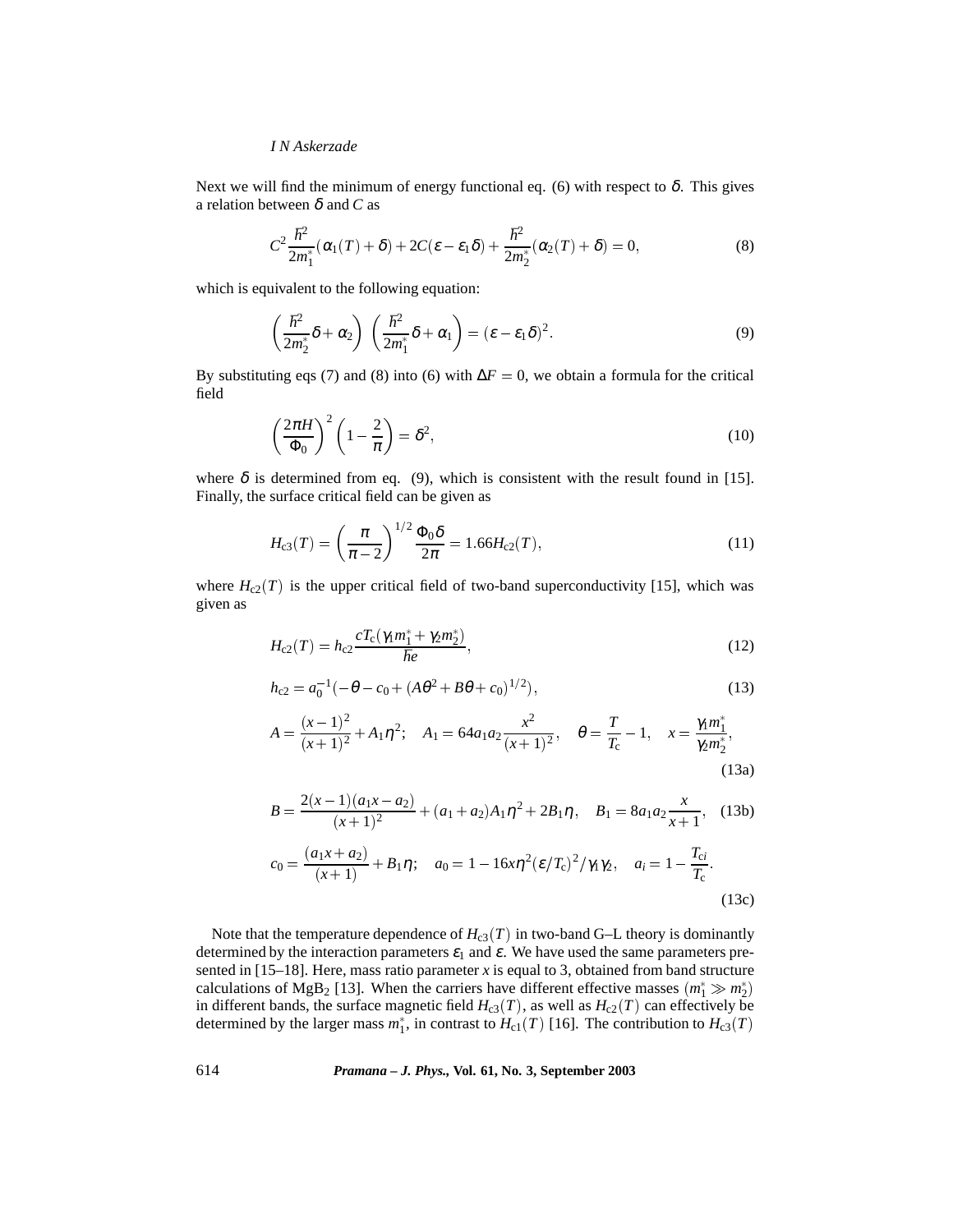## *Surface critical magnetic field*

from the smaller mass is insignificant in this case, while the kinetic properties are determined by the smaller mass  $m_2^*$ .

From the equations one can see that the surface critical field  $H_{c3}(T)$  has the same temperature dependence with  $H_{c2}(T)$  for both single-band and two-band G–L calculations. The calculations favour the existence of the surface critical field. The first angle-resolved photoemission spectroscopy measurements on a  $MgB<sub>2</sub>$  single crystal were reported in [26]. They observed several surface states. The effect of surface states for the superconductivity has been discussed in Servedio *et al* [27]. They claimed that the surface critical magnetic field would not exist. The surface electronic states can be responsible for the non-existence of the surface critical field [27]. However, Welp *et al* [28] presented data of  $H_{c3}(T)$  for a single crystal of  $MgB<sub>2</sub>$  very recently. In their *c*-axis measurements, the surface critical field has a linear dependence, while it has a positive curvature for *ab*-plane measurements. Note that there exists anisotropy for the measurements. However, the calculations presented here assume isotropic superconductivity for two-band G–L theory. Although influence of surface state on superconductivity is still controversial, it has been suggested that superconductivity at *ab*-surfaces is suppressed, while superconductivity along *c*-axis is unaffected.

According to [15], in the framework of isotropic TB G–L theory the upper critical field  $H_{c2}(T)$  reveal positive curvature at temperatures close to  $T_c$ . With the parameters of TB G–L theory presented in [15–18], one can observe a surface critical field  $H_{c3}$  in experiments with positive curvature similar to  $H<sub>c2</sub>$  for a bulk  $MgB<sub>2</sub>$  superconductor. In our opinion preparation of bulk samples with smooth and clean surfaces would be enough for the measurements of  $H_{c3}(T)$  in MgB<sub>2</sub>. Paramagnetic Meissner effect, associated with the existence of the surface critical field was observed for the first time in finite-sized  $MgB<sub>2</sub>$ pellets and superconducting cores of the iron-sheathed  $MgB<sub>2</sub>$  wires in ref. [29]. The paramagnetic Meissner effect can be obtained in the framework of self-consistent solution of single-band G–L equations for a cylinder of finite size [30].

# **4. Conclusions**

In summary, surface critical magnetic field of two-band superconductors is studied using the two-band G–L equations. It is shown that, relation between upper critical field and surface critical field is the same as in single-band G–L theory. Temperature dependence of surface critical field of two-band superconductors reveal positive curvature near *T*c.

# **Acknowledgements**

The author is grateful to S Atag, A Vercin and A Gencer of the Physics Department of Ankara University for discussions.

### **References**

- [1] J Nagamatsu, N Nakagawa, T Muranaka,Y Zenitani and J Akimitsu, *Nature* **410**, 63 (2001)
- [2] C Buzea and T Yamashita, *Supercond. Sci. Technol.* **14**, R115 (2001)
- [3] S L Bud'ko, G Lapertot, C Petrovic, C E Cunningham, N Anderson and P C Canfield, *Phys. Rev. Lett.* **86**, 1788 (2001)

*Pramana – J. Phys.,* **Vol. 61, No. 3, September 2003** 615